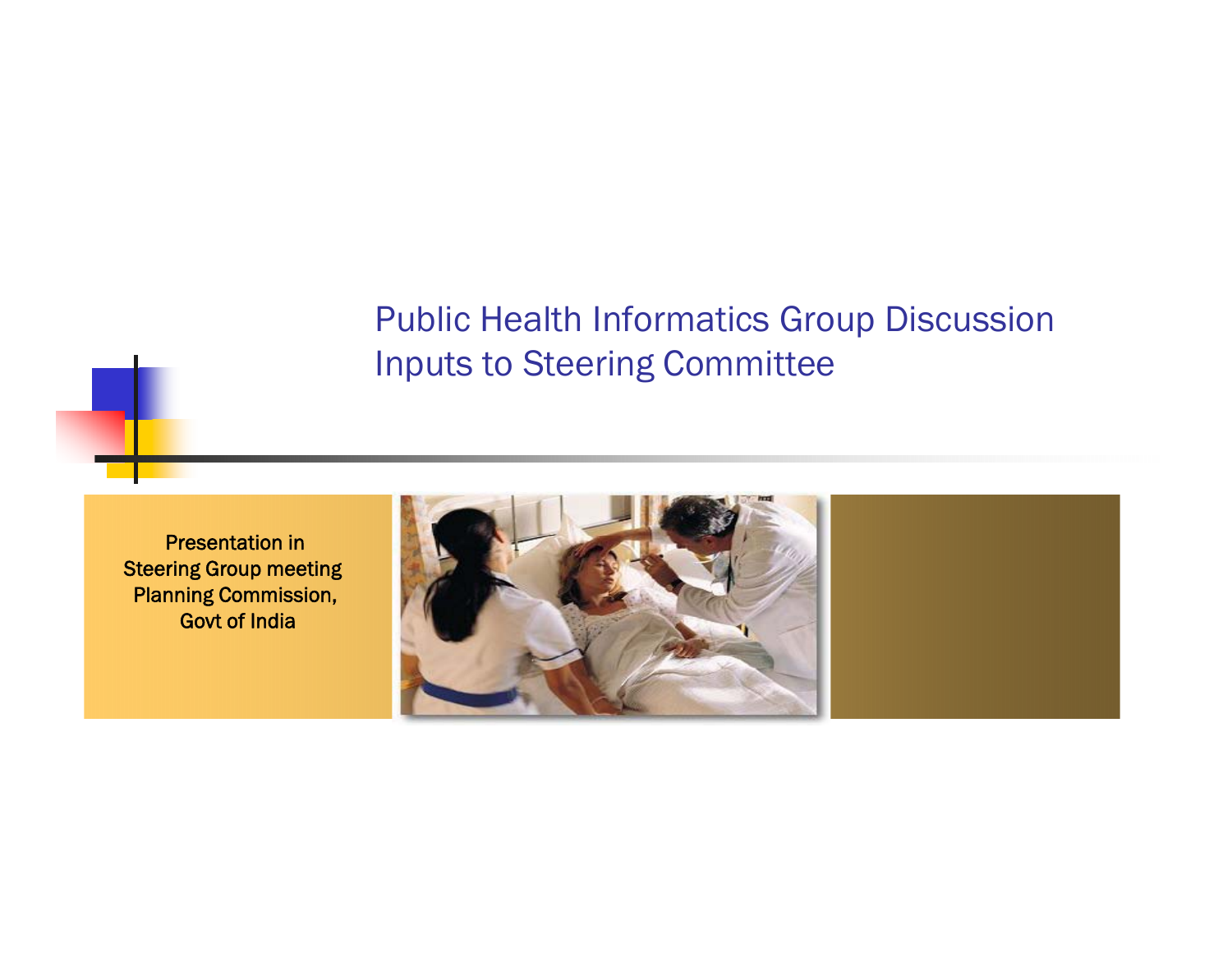

#### References to Informatics

#### Key Inputs to the 12<sup>th</sup> Plan Process

- ۳ 1. Approach to the 12th Five year Plan, para 9.23, page 121. 9.41, pg.125
- $\mathcal{L}_{\mathcal{A}}$  2. Background Paper for Steering Committee on Health for the 12th Five Year Plan- pg 3, para 4.7, pg 6, para V.2.,4, pg 9, and pages 18 to 20 paras 49 to 58., pg 21 para V.
- 3. HLEG Report on Universal Health Coverage: pg 38 para recommendation 3.6.3. pg 263 tc 265, recommendation 5
- $\mathcal{L}_{\mathcal{A}}$  4. Working Group on National Rural Health Mission in the 12th Five Year Plan pg. 36 para 5.14, Pg 83, para 9 to 11,
- $\mathcal{L}_{\mathcal{A}}$ 5. Working Group on Communicable diseases pg. 78 para 6. Pg 134,139,pg 209,
- $\mathcal{L}_{\mathcal{A}}$  6. Working Group on Tertiary Care Institutions for the 12th Five year Plan. Pg 57 to 64, chapter 6, ICT in health care,
- $\mathcal{L}_{\rm{max}}$  7. Working Group on AIDS control in the 12th Five Year Plan, Pg 35- 36 para 4.7 Strategy 5.Strategic Information Management Systems
- $\sim 1$  8. Working Group on Drugs and Food Regulation for the 12th Five Year Plan, Recommendation : Drugs A.12 & Food D.iv E-governance.
- $\mathcal{L}_{\mathcal{A}}$ 9. Working Group on AYUSH in the 12th Five Year Plan Pg 19, para 5m pg 34,
- $\mathcal{C}^{\mathcal{A}}$ ■ 10. Working Group on Health Research in the 12th Five Year Plan Pg 21, para vii,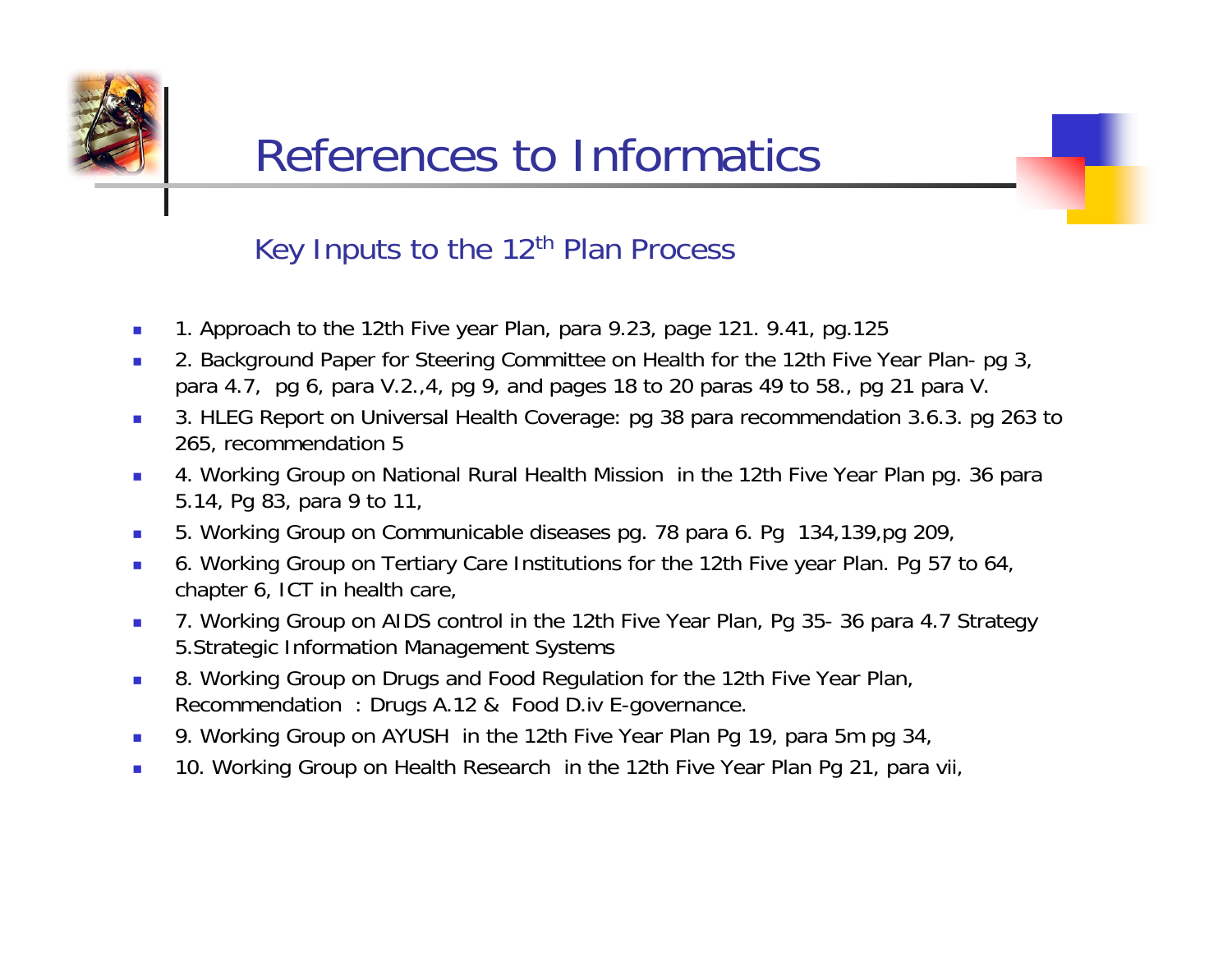

## Bridging the Gap

#### **Vision statements in HLEG and Bk d t Background notes**

- $\overline{\phantom{a}}$  Overarching goal is a health service providers in public and private sector and also generates the aggregate figures for policy and management decision
- $\overline{\phantom{a}}$  A system based on universal registration and biometrics which is dynamic health record of every citizer portable and accessible to service providers and patients
- $\blacksquare$  Generates the alerts for disease surveillance

#### **Immediate needs as Identified in ki working group papers**

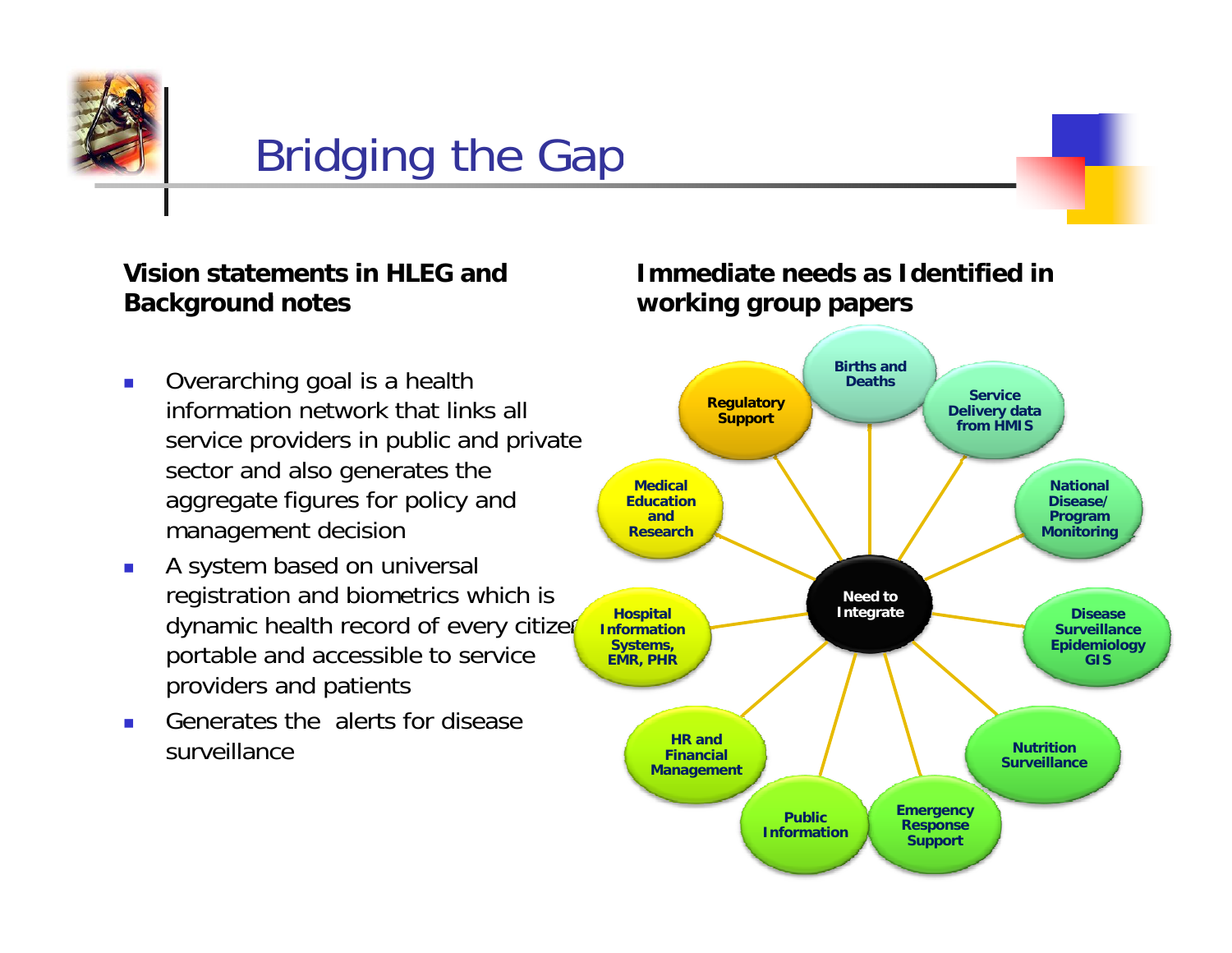

### Expectations of a HMIS

- F. **Improve Information flows and analysis to aid better public health management to achieve the 8 goals:**
- **Reduced IMR, MMR, TFR,** child malnutrition , anemia in women and girls, improved communicable and NCDs, Reduced OOPs. **Also**
- Disease surveillance needs. **link between any ICT**
- **In** Regulation needs
- $\mathcal{C}^{\mathcal{A}}$ Knowledge generation-
- F. **Transparency**
- F. Improve **quality of care** of the individual patient by providing referral linkages, portable, retrievable records
- F. Enable **rights based**  sex ratio, reduce burden of individual access to patient **perspective** by increasing public access to Health information and increasing individual access to patient<br>health records.

**Use evaluation to show the** deployment and the<br>purpose it is expected to **serve.**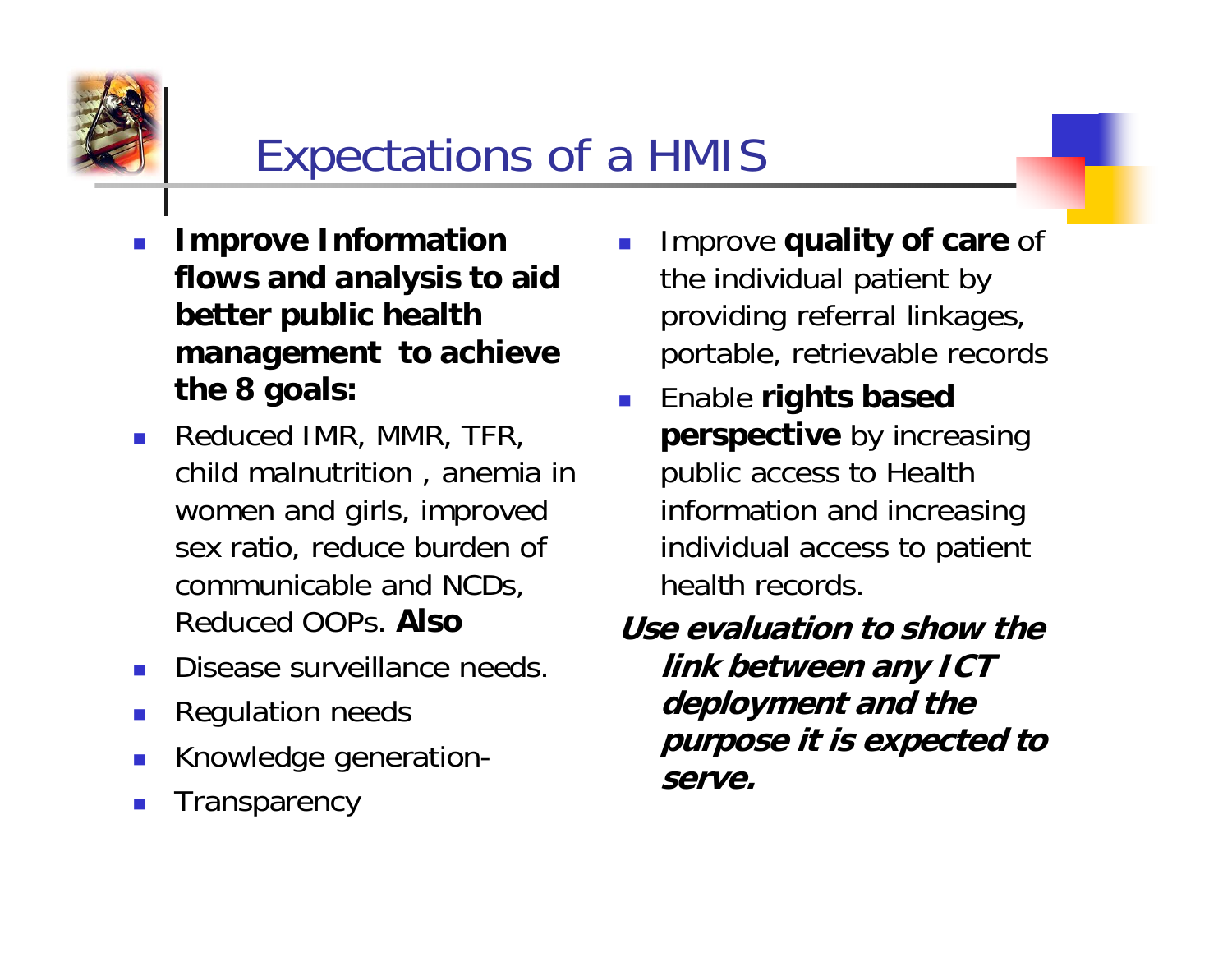

### Looking Back-15 years of ICT in health: .

 $\frac{1}{\Box}$ Past efforts have not yielded desired results : Need to identify causes in terms of people, process and technology,

| <b>People</b>         | • No culture of use of information for planning – information becomes an<br>end in itself:<br>• Planning at district level not established<br>• Data analysis not geared to meeting needs of the Decentralised user –<br>what's in it for them?                                           |
|-----------------------|-------------------------------------------------------------------------------------------------------------------------------------------------------------------------------------------------------------------------------------------------------------------------------------------|
| <b>Process</b>        | • Process Errors in information flow get accentuated in the IT system<br>• Duplication of systems raises confusion and fatique<br>• Problems of integration between multiple systems: both extent & direction<br>• Technology introduction not matched to level of institutional capacity |
| <b>Techno</b><br>logy | • Information overload and lack of actionable information in system design<br>• Procurement insensitive to software lifecycle and technology obsolescence<br>• Lack of standards – technology architecture, data standards,<br>interoperability standards                                 |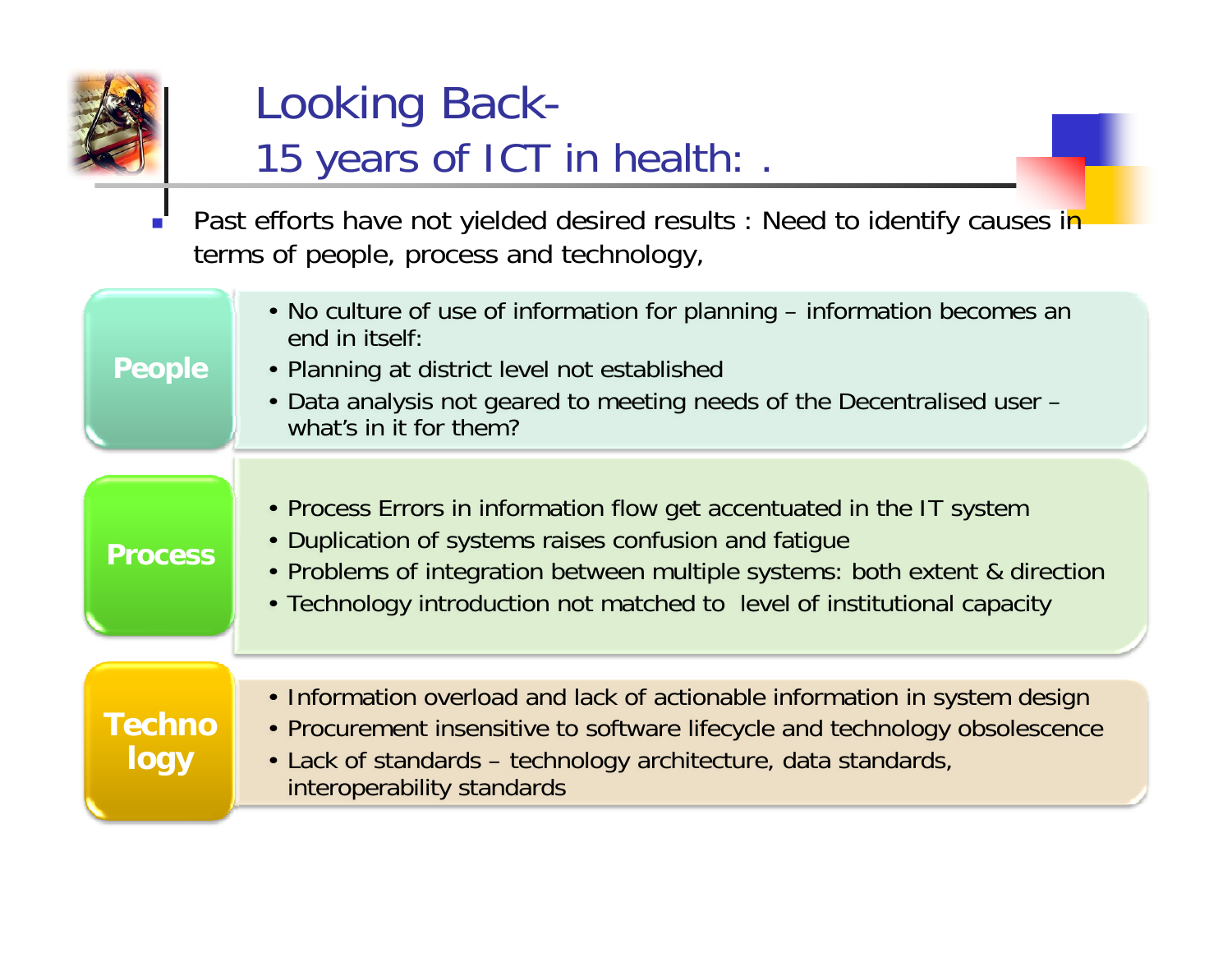

### Learn from Others

- П "NHS UK has failed in building a fully integrated centralised electronic care records system.
- $\overline{\phantom{a}}$  NHS has spent 6.4B out of 11.4B pounds in 9 years, but failed to meet its initial deadline and abandoned its original architecture'
- $\overline{\phantom{a}}$  CHI Canada has learnt from mistakes done in UK and is successfully developing a fully integrated de-centralised electronic care records system **Homecare**
- $\mathbf{r}$  Canada has published a standards based Healthcare-IT Architecture [blue print] and the financing to the states is subject to compliance with the blue print
- $\mathcal{L}_{\mathcal{A}}$  NEHTA Australia and MoH Singapore are learning from UK and Canada to improve the public health informatics model further
- ÷. India can learn from these successes and failures.



**2006**  *Dreamble 11* **<b>***Dreamble 11 Dreamble 12 Dreamble 12 Dreamble 12 Dreamble 12***</del> <b>***Dre* Source: https://www.infoway-inforoute.ca/lang-en/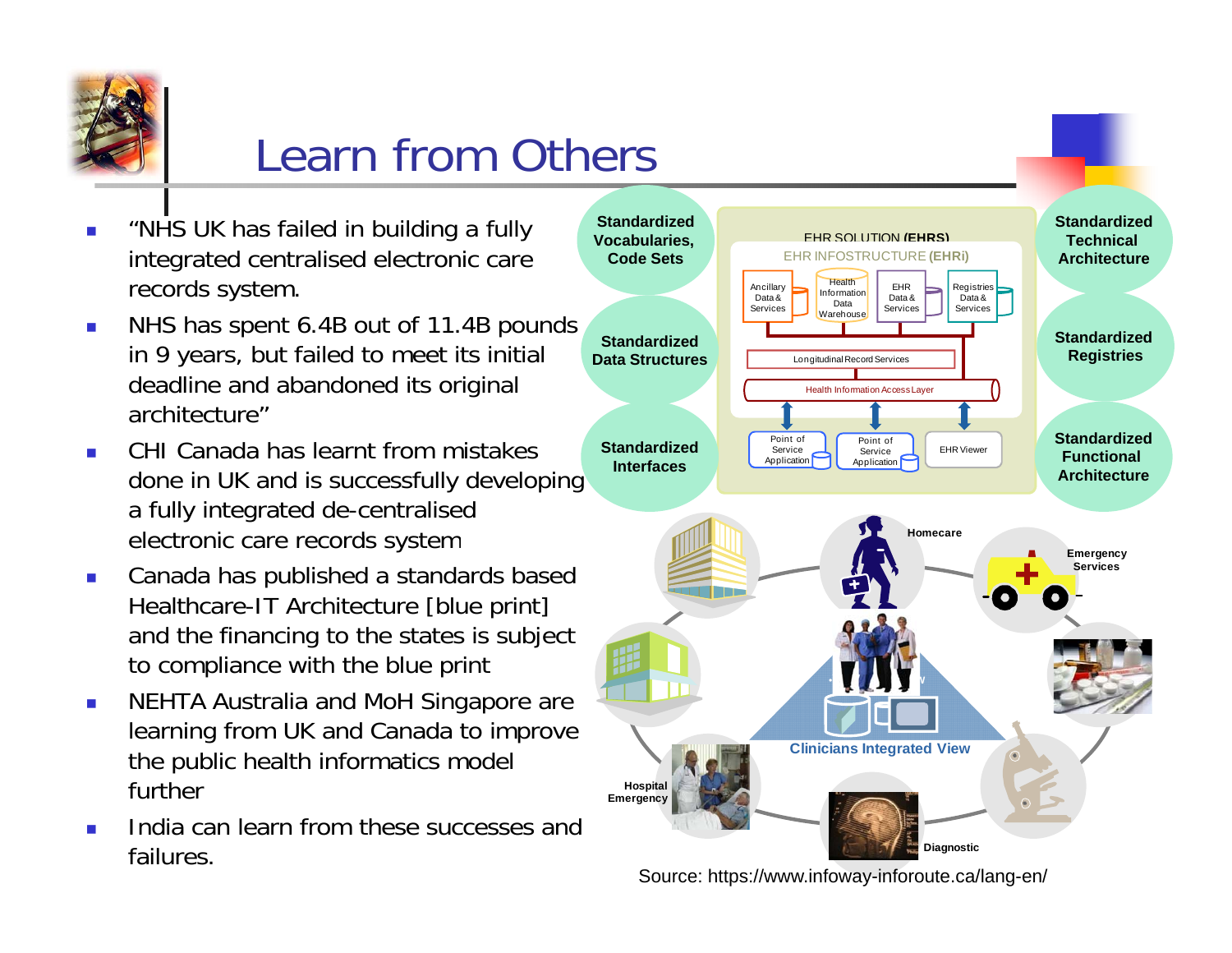

## 12th Plan Commitments-1. Setting Standards

- Centre to define standards for data and interoperability and appoint <sup>a</sup> Committee/ Authority to ensure compliance
- Define Data policy how long stored, in what form, back ups, rights to access, security, privacy
- $\mathcal{L}_{\mathcal{A}}$  Committee/ Authority to develop/adopt software product lifecycle standards such as ISO, ISMS, CMMI, ITIL and PMBOK **Standardized**
- Technical Architecture standards of interoperability, security standards, privacy, consistent with integration and future evolution needs
- П Functional Architecture – user friendliness, processes of validation, confirmation, error correction ( who does what, when and where)
- Financing of Health Information systems linked to compliance to standards

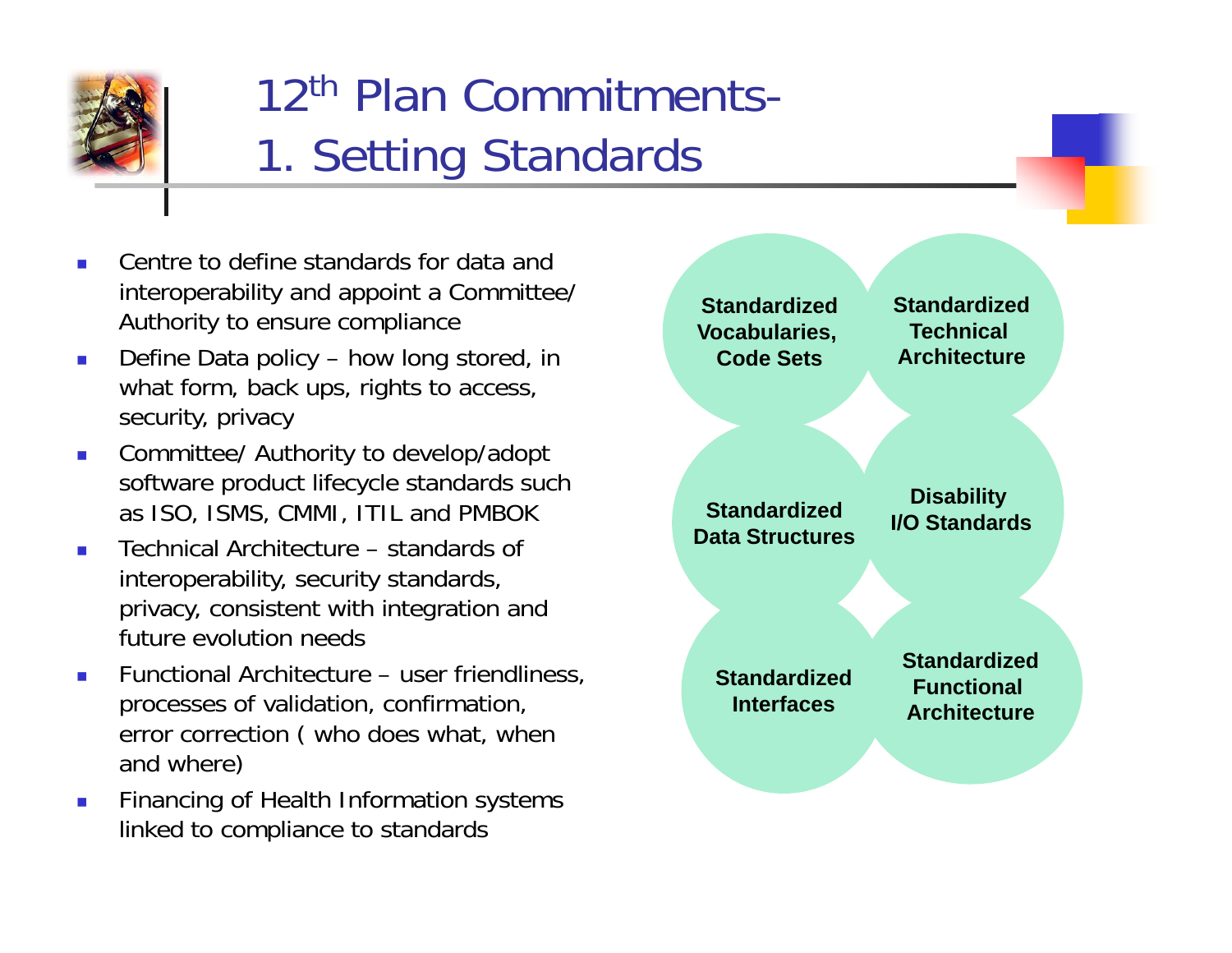

## 12th Plan Commitments:2. Getting the architecture right

- Architecture provides a way of exchanging health information across systems such that the big picture can emerge e.g. **Secondal Accord Pregulatory Accord Provision** Service Malnutrition data of a block in one system and the deaths and incidence of acute respiratory infection from another system
- *Dynamic* Architecture: prefers open  $\overline{\phantom{a}}$ source software:
- This allows states and regions to develop solutions which are appropriate to their level of **health systems development subjective readiness** and **technical feasibility**
- **COL**  Not a one size fits all solution – also . . . . . . . . . . allows multiple information flows, which can be used for triangulation, integration should respect information priorities of different users.

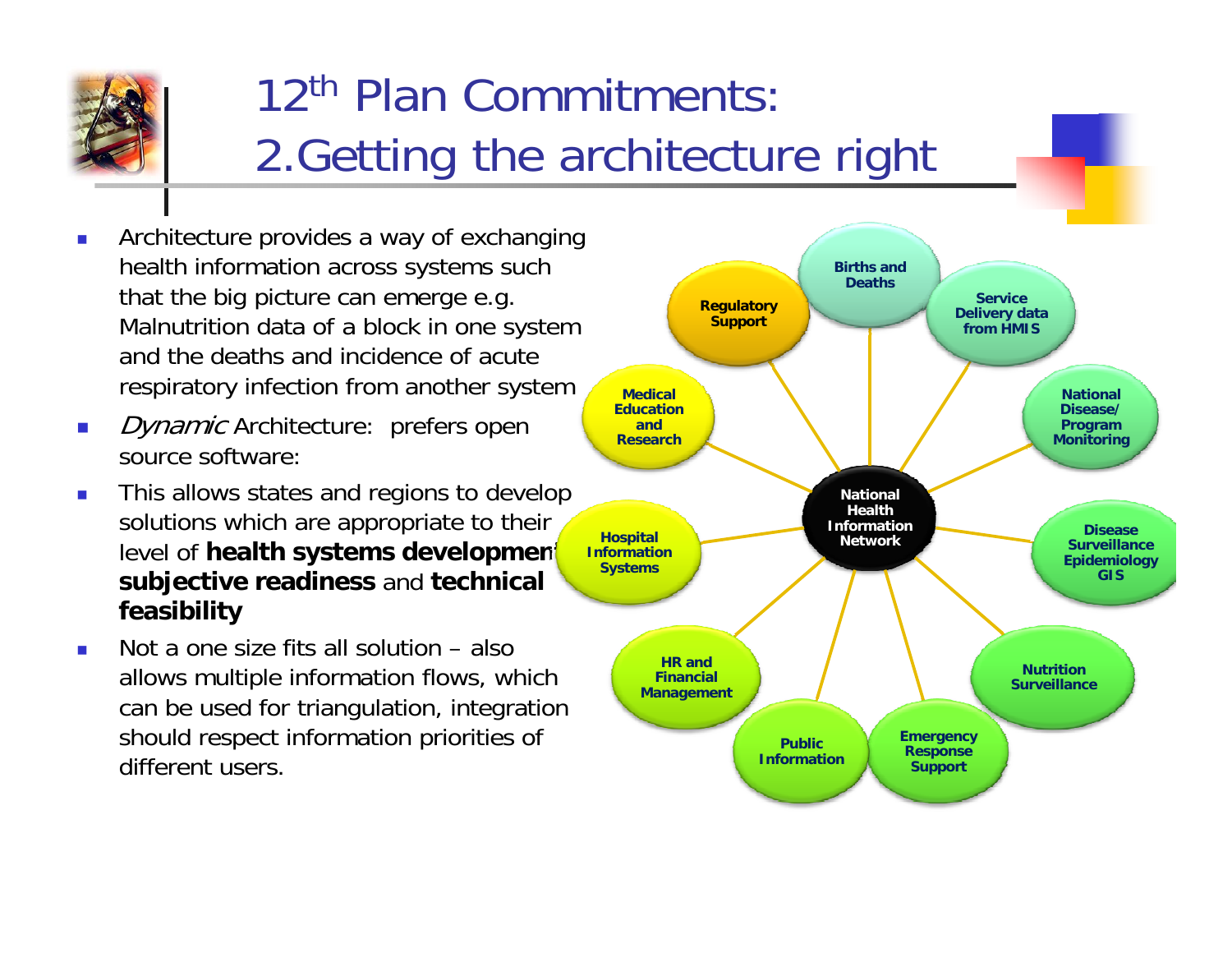

# 12th Plan commitments:

- 3. Integration within and across systems.
- $\mathcal{L}_{\text{max}}$  Centre would specify its minimum information requirements- for policy, planning and monitoring:
- State/District Health Systems built for local action, but feed the centre's minimum information requirements . Same for vertical programmes- allow multiple systems but enforce integration.
- **Integration: Less duplications, More use-: Staff shouldn't have** to enter same data into different systems; information in one system should be available to all systems through central repositories/portals.
- **Ensure a multi-modal connectivity to ensure fail-safe** connectivity down to the PHC, SC levels.
- M-health: speed up transmission of data and reduce burden of work in reporting ,improve connectivity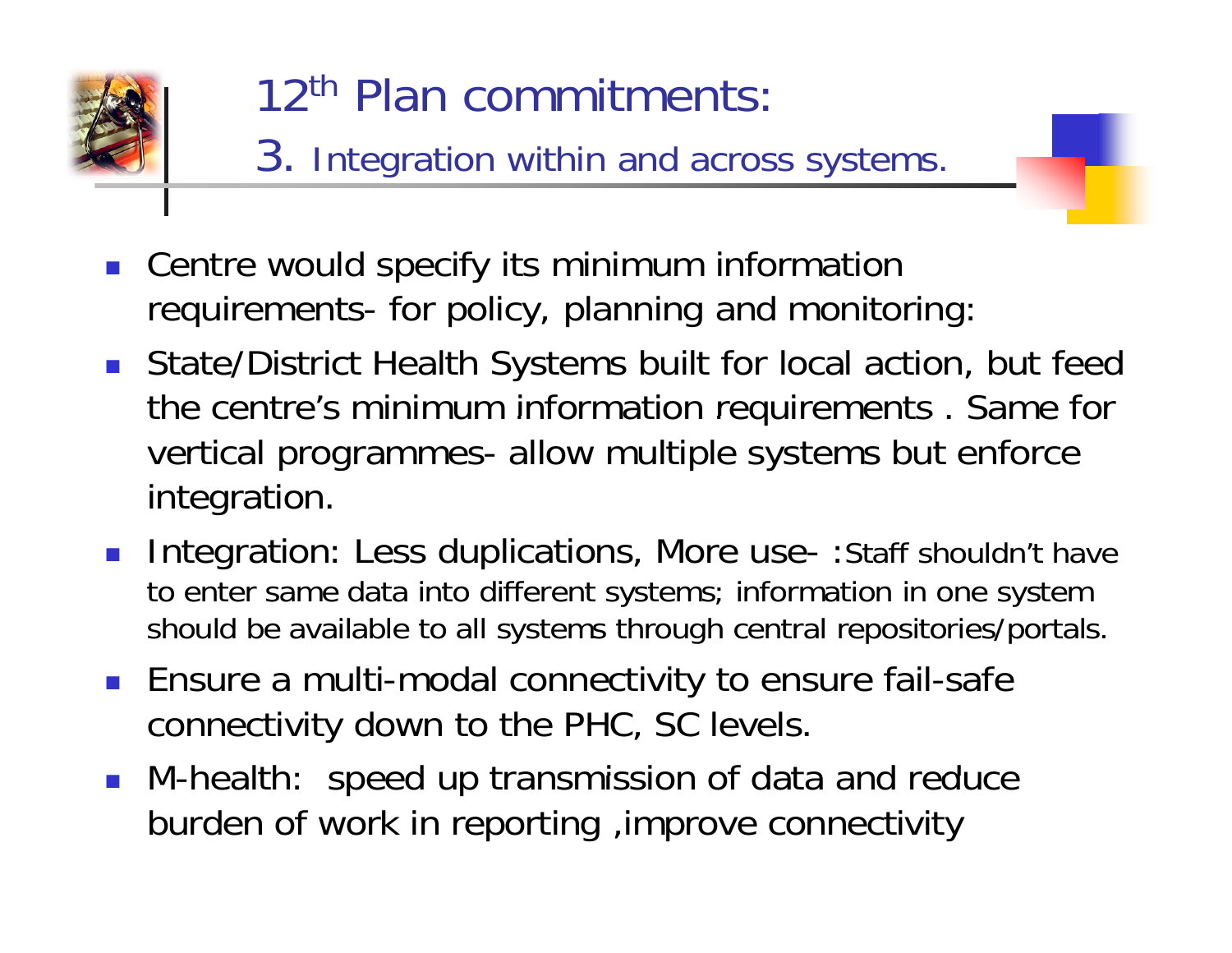

## 12th Plan commitments:4. ICT for quality of care:

- Computer with internet connectivity in every PHC and higher facility in this plan period, also extend to sub centres in those states which are ready.
- Based on readiness, introduce EMR at the point of care and roll-up the data for public health purposes
- ◆ Begin with EMRs linked to Hospital Information systems in all medical colleges and district hospitals.
- Allow patient access to information on STPs and patient access his/her own records as part of health rights framework.
- Connect the primary, secondary and tertiary care **Example Secondary and tertiary care**   $\bullet$  Connect the primary, secondary and tertiary care<br>
through HIS(hospitals), EMR and Telemedicine- all district hospitals in telemedicine link.
- Advantages to transparency of government processes are many and obvious and should be fully enforced.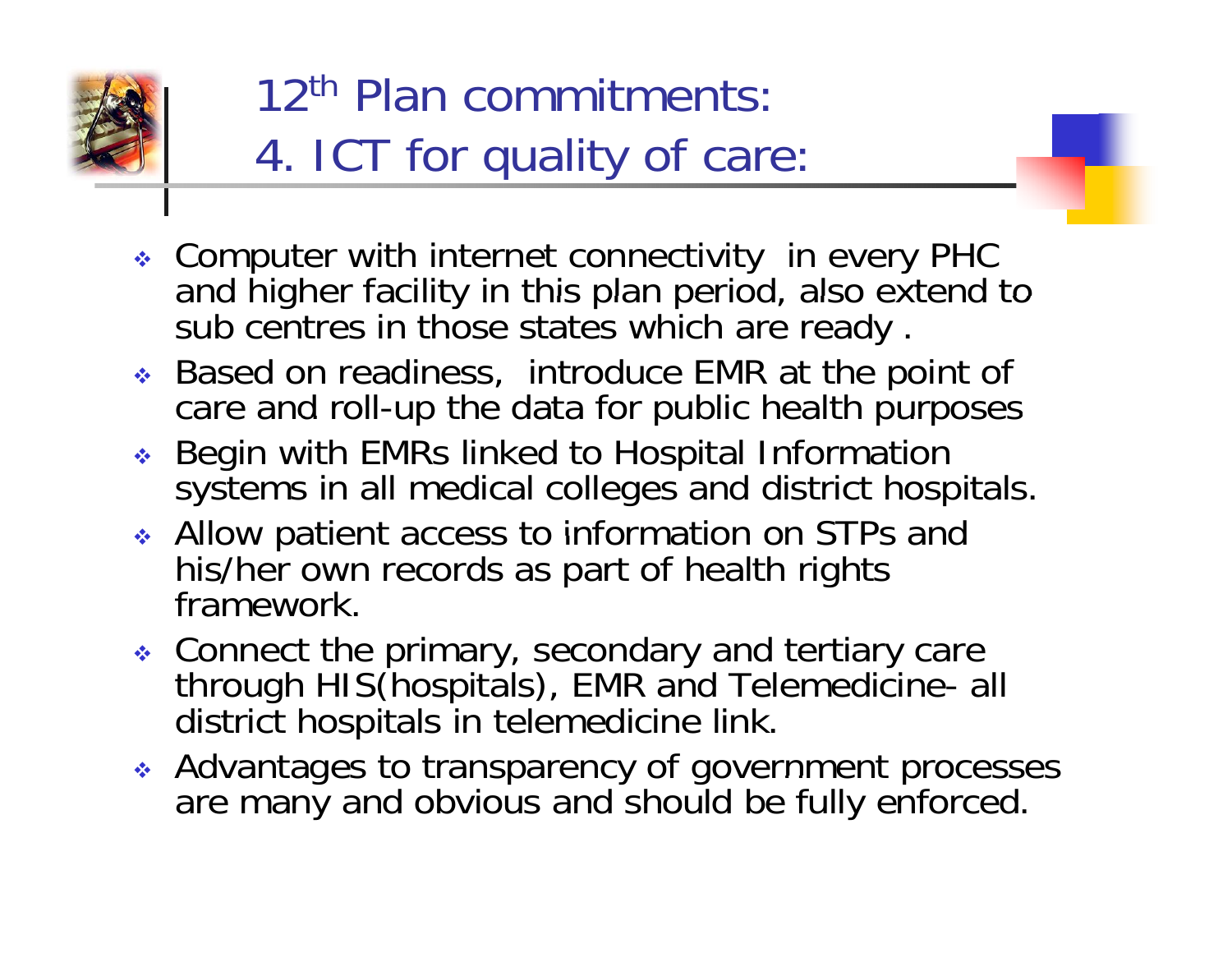

12th Plan commitments:5. Capacity Building

- $\sigma_{\rm eff}^{\rm R}$  Major part of public investment in IT for institutional capacity building for understanding and use of information.
- $\frac{\partial^2 \phi}{\partial x^2}$ Generation of appropriate human resources for ICT in health.
- $\frac{\partial}{\partial x^i}$  The use of ICT health education and health communication and b) in the generation of health knowledge. These two functions would be located in two/three appropriate national centres/portalsone dealing with public health and health promotion and the other with health research.
- $\frac{\partial \mathbf{e}}{\partial \mathbf{r}^2}$ • Use good third party evaluations to learn from and improve and scale up systems.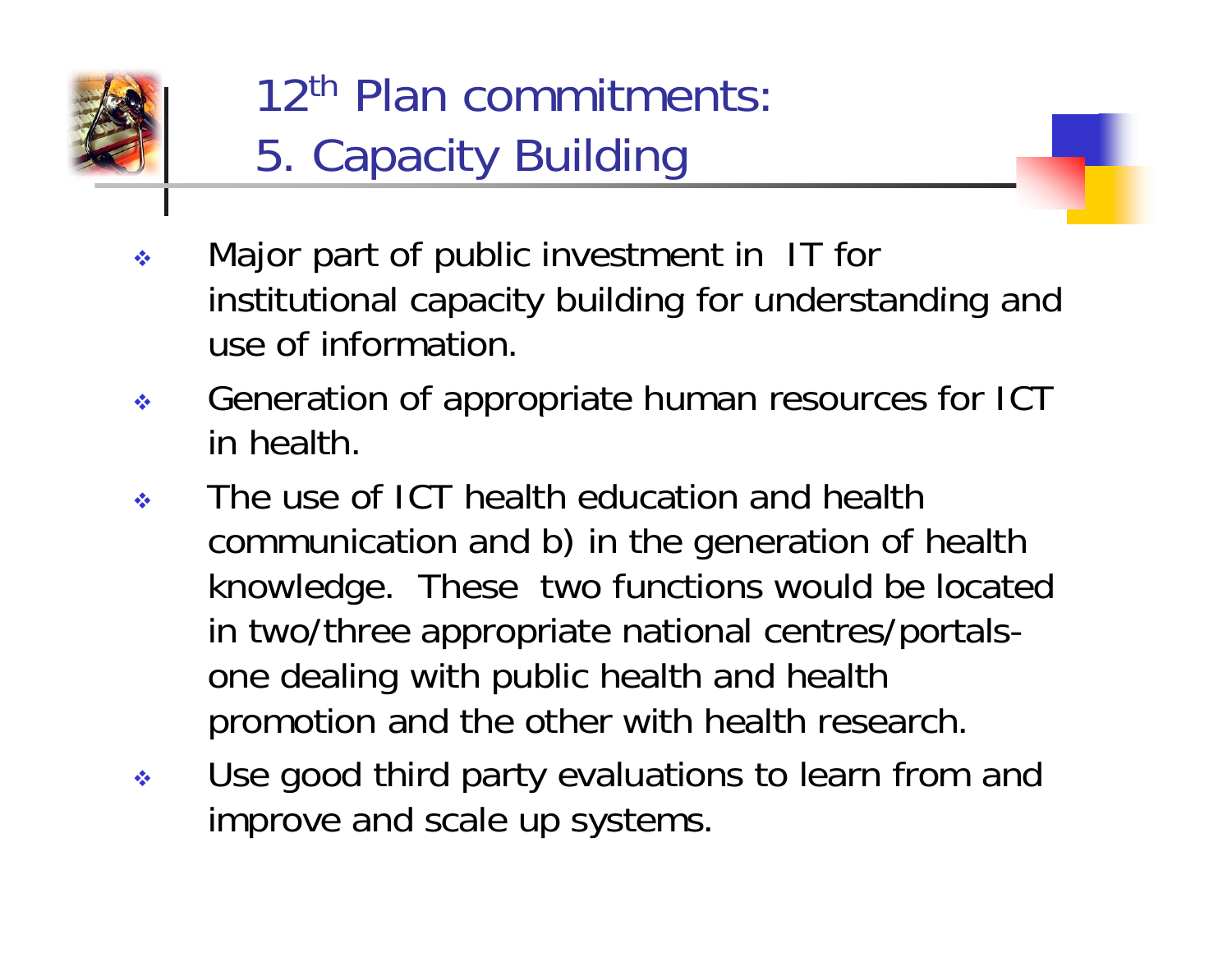